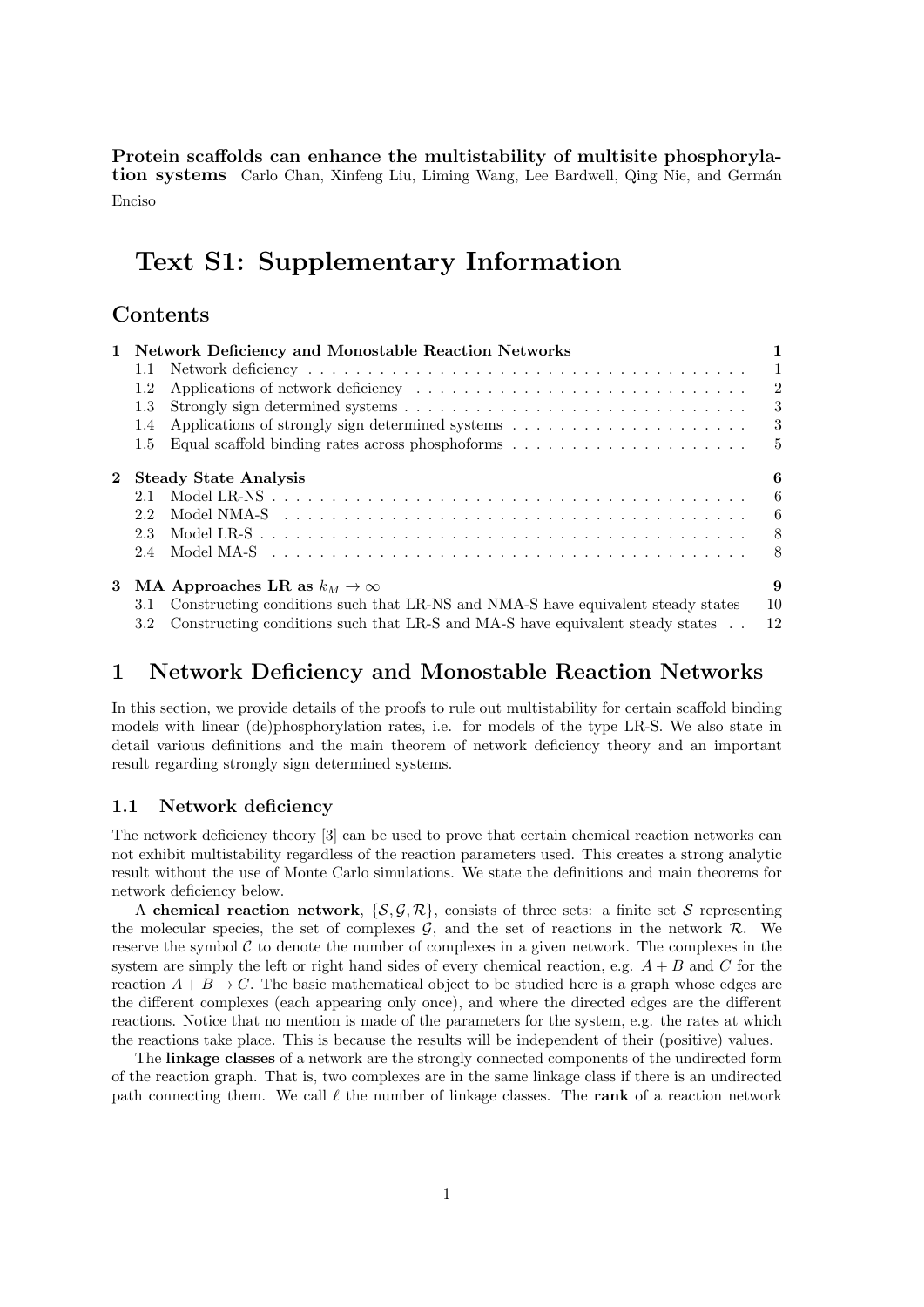(denoted by *r*) is defined as the rank of the standard stoichiometry matrix of the system. The deficiency of a network  $\{S, \mathcal{G}, \mathcal{R}\}\$ is defined by

$$
\delta = \mathcal{C} - \ell - r
$$

Say that a complex *y* **ultimately reacts to** *z* if there is a *directed* path on the reaction graph from *y* to *z*, and denote it by  $y \Rightarrow z$ . A chemical reaction network is **weakly reversible** if  $y \Rightarrow z$ implies  $z \Rightarrow y$ . That is, weak reversibility means that whenever one can reach complex z from complex *y* through a directed path of reactions, then one can also reach *y* from *z* through another directed path.

**Theorem 1.1 (Deficiency Zero Theorem).** Let  $\{S, \mathcal{G}, \mathcal{R}\}\$ be any reaction network of deficiency *zero.* If the network is weakly reversible, then for any mass action kinetics  $k \in (\mathbb{Z}^+)^{|\mathcal{R}|}$ , the differ*ential equations for the mass action system*  $\{S, \mathcal{G}, \mathcal{R}, k\}$  *have the following properties: there exists within each positive stoichiometric compatibility class precisely one equilibrium; that equilibrium is* asymptotically stable, and there cannot exist a nontrivial cyclic composition trajectory in  $(\mathbb{Z}^+)^{|\mathcal{R}|}$ .

The original proofs of this theorem date back to the work of Horn and Jackson [7] and Feinberg and Horn [4], according to Gunawardena [6]. To understand the concept of a stoichiometric compatibility class, think of a system with several forms of the same protein, say  $B_0, \ldots, B_n$  for different forms of a given protein *B*. Suppose the total amount of substrate is constant throughout, e.g.  $B_1 + \ldots + B_n = B_{tot}$ . A stoichiometric compatibility class is the set of all states that have a specific total amount of *B*, say  $B_{tot} = 100$ , as well as specific total amounts of every other protein involved.

## **1.2 Applications of network deficiency**

We apply the Deficiency Zero Theorem to show that the chemical reaction networks below cannot exhibit multistability regardless of the reaction parameters used. As stated above, we will work with the linear rate model LR-S throughout.

**Theorem 1.2.** *If the phosphorylation and dephosphorylation only take place for the scaffold unbound substrates, we can rule out multistability.*

Reaction Diagram:

$$
B_0 \Longleftrightarrow B_1 \Longleftrightarrow B_2 \Longleftrightarrow \dots \Longleftrightarrow B_n
$$
  

$$
B_i + S \Longleftrightarrow B_i S \text{ for } i = 0, \dots n
$$

*Proof.* The reaction network is weakly reversible and we verify that

$$
C = 3(n+1)
$$
  
\n
$$
l = n+2
$$
  
\n
$$
r = 2n+1
$$
  
\n
$$
\delta = 0
$$

Hence by the Zero Deficiency theorem, there exists exactly one asymptotically stable steady state which can calculated from the steady state analysis.  $\Box$ 

**Theorem 1.3.** *If the phosphorylation and dephosphorylation only take place for the scaffold bound substrates, we can rule out multistability.*

*Proof.* The network is weakly reversible and unlike that in the previous result, it has a single linkage class as shown in the following network: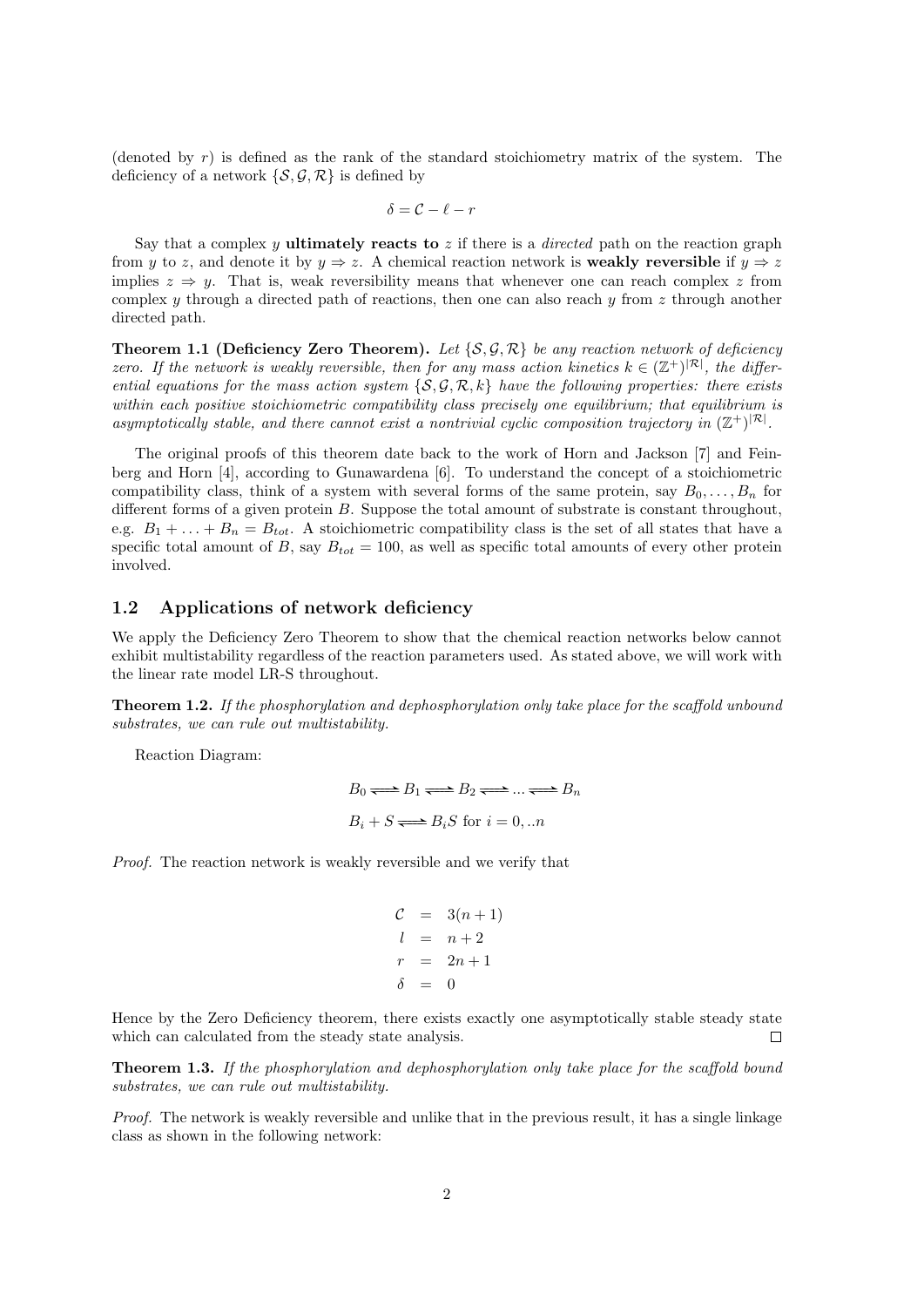|  | $B_0S \rightleftarrows B_1S \rightleftarrows B_2S$ $\rightleftarrows B_nS$                        |           |
|--|---------------------------------------------------------------------------------------------------|-----------|
|  | $\uparrow \qquad \uparrow \qquad \uparrow \qquad \uparrow \qquad \uparrow \qquad \uparrow \qquad$ |           |
|  | $B_0 + S$ $B_1 + S$ $B_2 + S$                                                                     | $B_n + S$ |

We compute the deficiency of this systems as follows:

$$
C = 2(n+1)
$$
  
\n
$$
l = 1
$$
  
\n
$$
r = 2n+1
$$
  
\n
$$
\delta = 0
$$

Hence by the Zero Deficiency theorem, there exists exactly one asymptotically stable steady state as before, for a given stoichiometric compatibility class.  $\Box$ 

#### **1.3 Strongly sign determined systems**

For chemical reaction networks that are not weakly reversible or don't have deficiency zero, the Deficiency Zero Theorem cannot be applied. We can rule out multistability for some reaction networks by examining the stoichiometric matrix of the chemical reaction network and applying the results from [1, 2]. We state the following definitions and theorems below. Moreover ERNEST [8], a Matlab toolbox, can be used to computationally verify the results.

A chemical reaction system with *n* species and *m* reactions can be written in the form

$$
x' = Mv(x),
$$

where  $x = [x_1, ..., x_n]^T$  is the nonnegative *n*-vector of species concentrations,  $v = [v_1, ..., v_m]^T$  is the *m*-vector of the reaction rates, and *M* is the  $n \times m$  stoichiometric matrix. A reaction system is **nonautocatalytic** if the stoichiometric matrix *M* and the matrix  $V^T$ , defined by the  $m \times n$  matrix *V*(*x*),  $V_{ij} = \frac{\partial v_i}{\partial x_j}$ , have opposite sign structures in the following sense:  $M_{ij}V_{ji} ≤ 0$  for all *i, j*, and  $M_{ij} = 0 \rightarrow V_{ji} = 0$ . In general, the assumption that a system is nonautocatalytic holds for mass action systems, provided that the reactant only occurs on one side of a reaction.

A square matrix *P* is **sign-nonsingular** if the sign of its determinant is nonzero and can be determined from the signs of its entries (i.e. if *Q* is any other matrix with  $sign(p_{ij}) = sign(q_{ij})$  for all  $i, j$ , then  $sign(\det P) = sign(\det Q)$ . A matrix M is **strongly sign determined** if all square submatrices of *M* are either sign-nonsingular or singular.

**Theorem 1.4.** *If the reactions in a continuous flow stirred tank reactor are nonautocatalytic, and the stoichiometric matrix M is strongly sign determined, then the system does not admit multiple equilibria.*

For the original proof of this theorem see Corollary 3.5 in Banaji et al [1].

## **1.4 Applications of strongly sign determined systems**

**Theorem 1.5.** *Suppose there is only one phosphorylation site, i.e.*  $n = 1$ . If phosphorylation and *dephosphorylation take place on both scaffold bound and unbound substrates then we can rule out multistability.*

*Proof.* This network, as well as all other networks considered in this manuscript, lie within the framework of reactions in a cotinuous flow stirred tank reactor. The network for this system is reproduced below: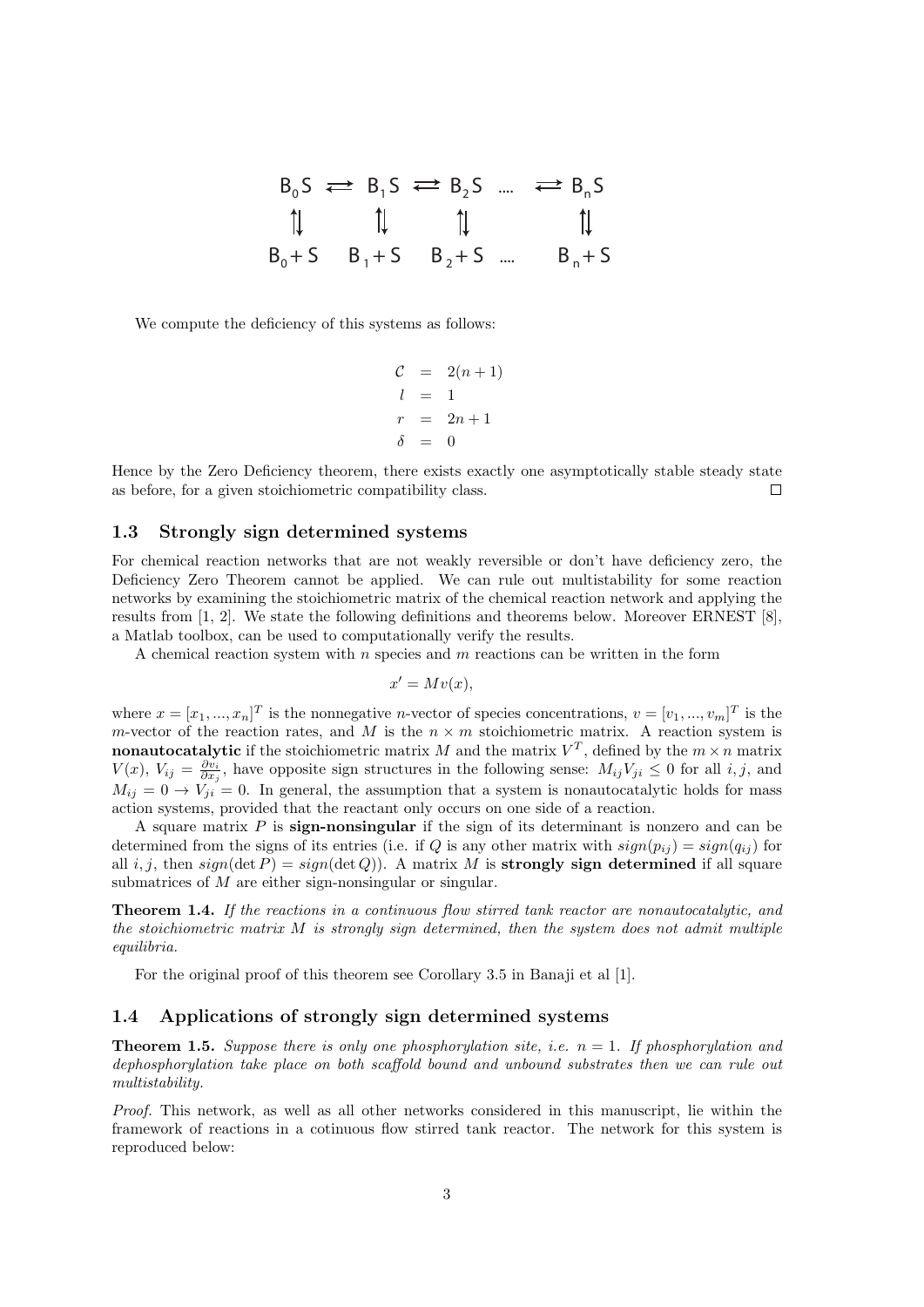$$
B_0 \Longleftrightarrow B_1 \qquad \begin{array}{ccc} & B_0S \Longleftrightarrow B_1S \\ \uparrow & & \uparrow \downarrow \\ & B_0 + S & B_1 + S \end{array}
$$

It can be verified that this system is weakly reversible, but it has deficiency 1, hence the Deficiency Zero Theorem doesn't apply. However we compute the stoichiometric matrix for  $x =$  $[B_0, B_1, B_0S, B_1S, S]^T$  as

$$
M = \left(\begin{array}{rrrrrr} -1 & 1 & 0 & 0 & 0 \\ 1 & -1 & 0 & 0 & 0 \\ 0 & 0 & 1 & -1 & 0 \\ 0 & 0 & -1 & 1 & 0 \\ -1 & 0 & 1 & 0 & -1 \\ 1 & 0 & -1 & 0 & 1 \\ 0 & -1 & 0 & 1 & -1 \\ 0 & 1 & 0 & -1 & 1 \end{array}\right)
$$

Since each species appears at most on one of the two sides of a given reaction, the system is nonautocatalytic. It was verified computationally that the stoichiometric matrix is also strongly sign determined, by inspecting each square submatrix. Using the results stated above we conclude the proof.

**Theorem 1.6.** *Suppose that there is only one phosphorylation site, phosphorylation takes place only for scaffold bound substrates and dephosphorylation takes place only on scaffold unbound substrates. Then multistability is not possible, for any reaction parameter values on a given stoichiometric compatibility class.*

*Proof.* This system is not weakly reversible, hence deficiency results do not apply. Once again, for  $x = [B_0, B_1, B_0, S, B_1, S, S]^T$  the stoichiometric matrix is

$$
M = \left(\begin{array}{rrrrrr} 1 & -1 & 0 & 0 & 0 \\ 0 & 0 & -1 & 1 & 0 \\ -1 & 0 & 1 & 0 & -1 \\ 1 & 0 & -1 & 0 & 1 \\ 0 & -1 & 0 & 1 & -1 \\ 0 & 1 & 0 & -1 & 1 \end{array}\right)
$$

After checking that the system is nonautocatalytic, and after verifying numerically that *M* is strongly sign determined, the result follows.

**Theorem 1.7.** *For the system LR-S, suppose that there is only one phosphorylation site, phosphorylation takes place for scaffold unbound substrates and dephosphorylation takes place only on scaffold bound substrates. Then multistability is not possible, for any reaction parameter values on a given stoichiometric compatibility class.*

$$
B_0 \longrightarrow B_1
$$
  
\n
$$
B_0 S \longleftarrow B_1 S
$$
  
\n
$$
B_i + S \longrightarrow B_i S \text{ for } i = 0, 1
$$

 $\Box$ 

 $\Box$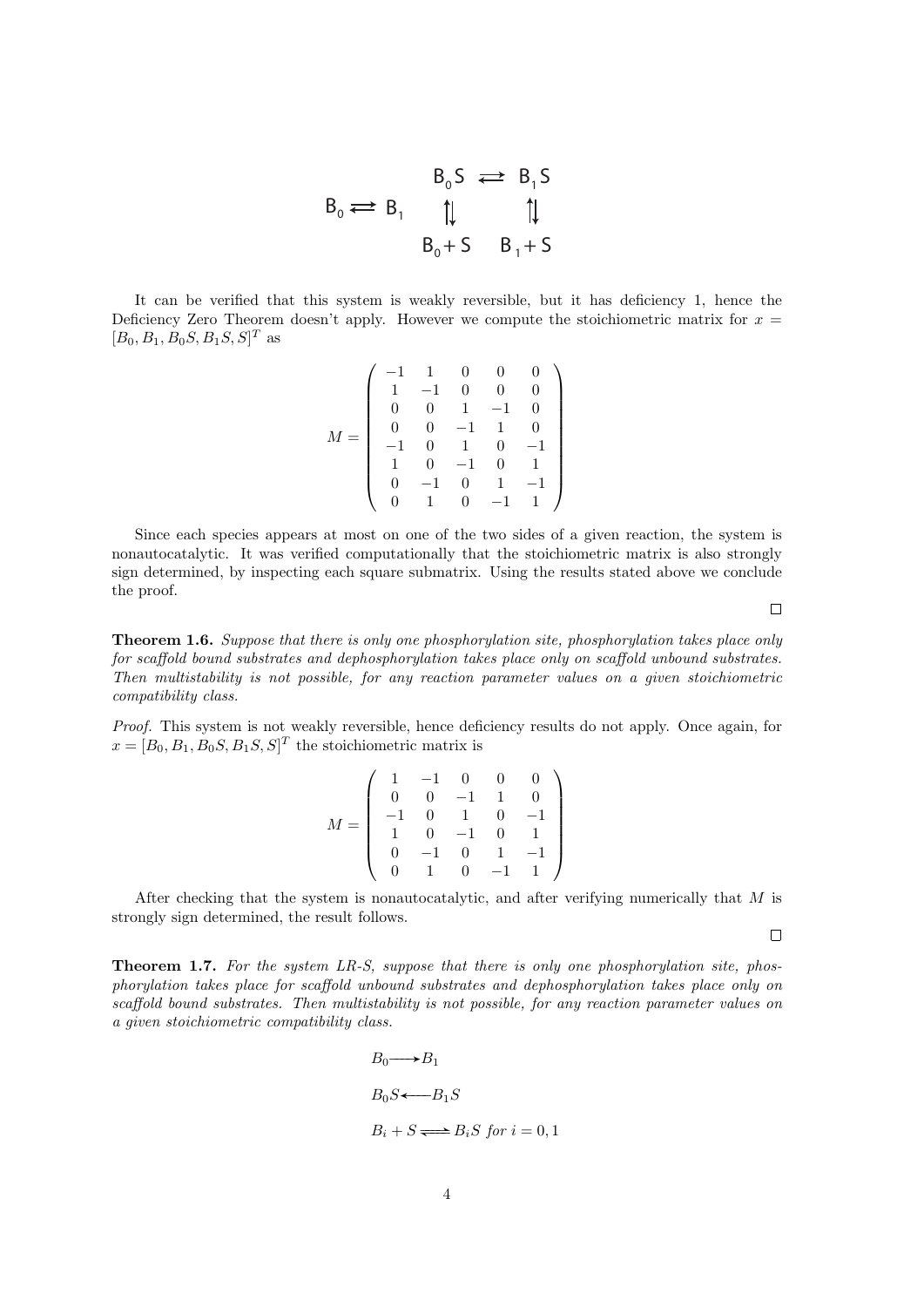*Proof.* This system is also not weakly reversible. Once again, for  $x = [B_0, B_1, B_0S, B_1S, S]^T$  the stoichiometric matrix is

$$
M = \left(\begin{array}{rrrrr} -1 & 1 & 0 & 0 & 0 \\ 0 & 0 & 1 & -1 & 0 \\ -1 & 0 & 1 & 0 & -1 \\ 1 & 0 & -1 & 0 & 1 \\ 0 & -1 & 0 & 1 & -1 \\ 0 & 1 & 0 & -1 & 1 \end{array}\right)
$$

After checking that the system is nonautocatalytic, and after verifying numerically that *M* is strongly sign determined, the result follows.  $\Box$ 

## **1.5 Equal scaffold binding rates across phosphoforms**

**Theorem 1.8.** *In Model LR-S, if the rates of binding and unbinding to the scaffold are independent of the phosphorylation state of the system, then multistability is not possible.*

*Proof.* For  $i = 1, ..., n - 1$ , we have the following rate equations:

$$
\frac{d[B_0]}{dt} = -\alpha_0[B_0] + \delta_0[B_1] + k^d[B_0S] - k^a[B_0][S]
$$
\n
$$
\frac{d[B_i]}{dt} = \delta_i[B_{i+1}] + \alpha_{i-1}[B_{i-1}] - (\alpha_i + \delta_i)[B_i] + k^d[B_iS] - k^a[B_i][S]
$$
\n
$$
\frac{d[B_n]}{dt} = \alpha_{n-1}[B_{n-1}] - \delta_{n-1}[B_n] + k^d[B_nS] - k^a[B_n][S]
$$
\n
$$
\frac{d[B_0S]}{dt} = -\alpha_0[B_0S] + \delta_0[B_1S] - k^d[B_0S] + k^a[B_0][S]
$$
\n
$$
\frac{d[B_iS]}{dt} = \delta_i[B_{i+1}S] + \alpha_{i-1}[B_{i-1}S] - (\alpha_i + \delta_i)[B_iS] - k^d[B_iS] + k^a[B_i][S]
$$
\n
$$
\frac{d[B_nS]}{dt} = \alpha_{n-1}[B_{n-1}S] - \delta_{n-1}[B_nS] - k^d[B_nS] + k^a[B_n][S]
$$

Let

$$
[B] = \sum_{i=0}^{n} [B_i]
$$

$$
[BS] = \sum_{i=0}^{n} [B_i S]
$$

Then

$$
\frac{d[B]}{dt} = \sum_{i=0}^{n} \frac{d[B_i]}{dt} = k^d \sum_{i=0}^{n} [B_i S] - k^a [S] \sum_{i=0}^{n} [B_i] = k^d [BS] - k^a [B][S]
$$

$$
\frac{d[BS]}{dt} = \sum_{i=0}^{n} \frac{d[B_i S]}{dt} = -k^d \sum_{i=0}^{n} [B_i S] + k^a [S] \sum_{i=0}^{n} [B_i] = -k^d [BS] + k^a [B][S]
$$

Notice that this is the description of the much simpler system  $S + B \leftrightarrow SB$ , with on-rate  $k^a$ , and off-rate  $k^d$ . At steady state, we define  $k = \frac{k^a}{k^d}$  then

$$
[BS] = \frac{k^a}{k^d}[B][S] = k[B][S]
$$

From the conservation of substrates,

$$
\begin{array}{rcl} [B] & = & B_{tot} - [BS] \\ [BS] & = & S_{tot} - [S] \end{array}
$$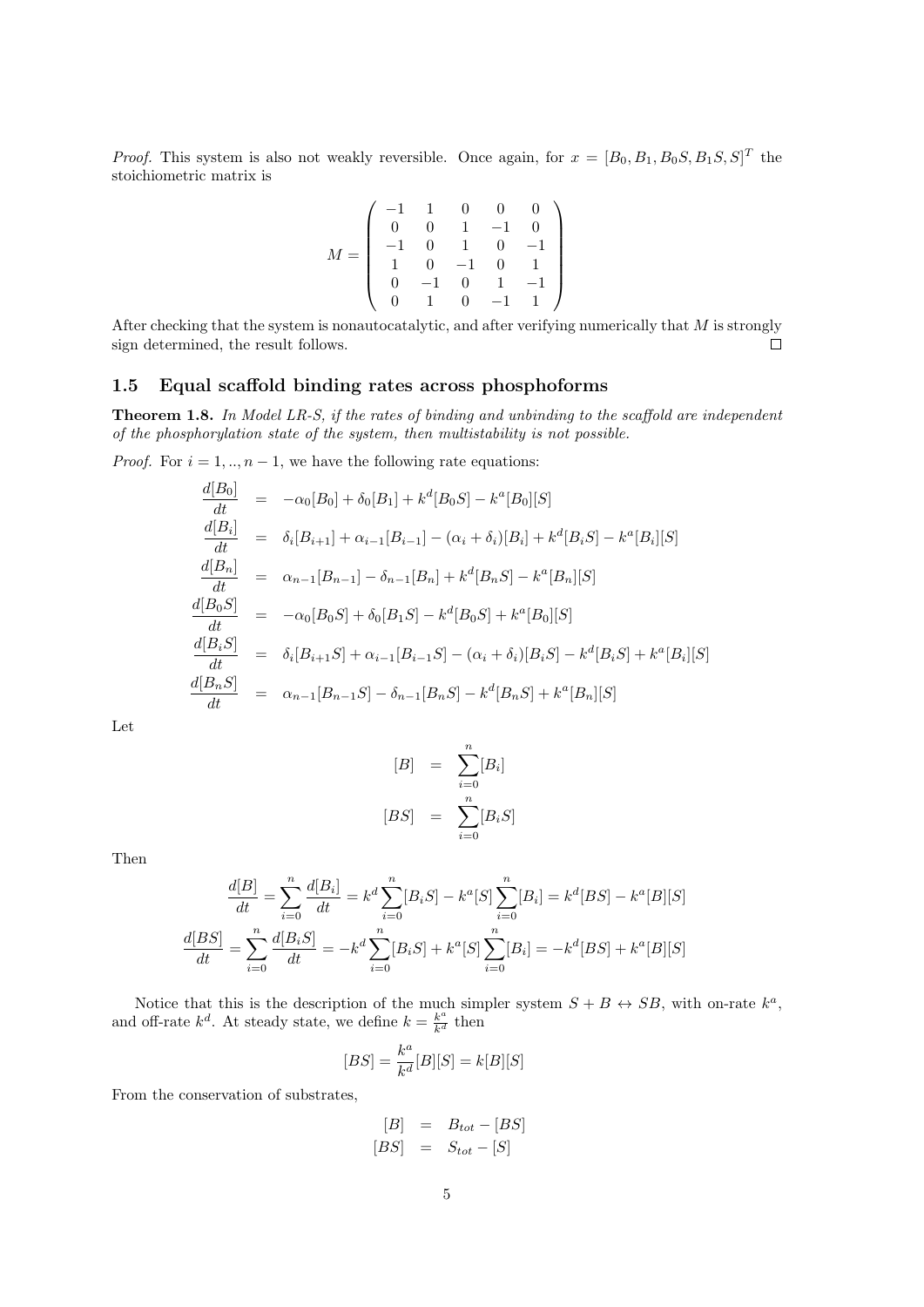Substituting in the previous equation and simplifying, we have

$$
k[S]^2 + k(B_{tot} - S_{tot} + 1)[S] - S_{tot} = 0
$$

a polynomial of degree 2. Since the discriminant is positive,  $(k(B_{tot} - S_{tot}) + 1)^2 + 4kS_{tot} > 0$ , and the constant term is negative, there must exist exactly one positive root. Thus, there exists exactly one steady state of the reduced system, which attracts all solutions.

We still need to show that the original system has a unique, globally attractive solution. We know from our previous analysis that at steady state the free scaffold variable *S* is equal to a uniquely defined value  $S_0$ . Therefore after setting all left hand sides of the system to zero, we can also set  $S = S<sub>0</sub>$ . But these are now the equations of a linear system, more precisely, the linear reaction system  $B_i \to B_{i+1}$ ,  $B_{i+1} \to B_i$ ,  $SB_{i+1} \to SB_i$ ,  $SB_i \to B_i$ , and  $B_i \to SB_i$ , the last with rate  $k^aS_0$ . This linear system has a unique steady state for the given total protein concentrations, therefore the set of equations has a unique solution and the proof of the statement is complete.

 $\Box$ 

## **2 Steady State Analysis**

Given a multisite phosphorylation system it is sometimes possible to write all system variables at steady state explicitly in terms of chemical parameters and total protein concentration, in particular ensuring the uniqueness of a steady state solution. When this is not possible, we have followed and generalized a technique described in [9], in order to write a small system of algebraic equations involving  $E_{tot}$ ,  $B_{tot}$ , and, in here,  $S_{tot}$ . The solutions of this small system of equations are in bijective correspondence with the roots of the ODE of the chemical reaction system, thus substantially reducing the problem of determining how many roots the system has. We carry out this technique with the various models involved in this paper.

#### **2.1 Model LR-NS**

Using linear rates, the model in which no scaffold is present and phosphorylation and dephosphorylation occurs on the substrates.

Let  $[X^{(1)}]$  be the steady state of substrate X for model LR-NS. Conservation equations:

$$
B_{tot} = \sum_{i=0}^{n} [B_i^{(1)}]
$$

Steady state concentrations: For  $\zeta_i = \frac{\alpha_i}{\delta_i}$ , and  $A = \frac{E_{tot}}{F_{tot}}$ , we have

$$
[B_{i+1}^{(1)}] = \frac{\alpha_i}{\delta_i} \frac{E_{tot}}{F_{tot}} [B_i^{(1)}] = \zeta_i A [B_i^{(1)}]
$$
 for  $i = 0, ..., n-1$ 

Steady state solution: Using the conservation equation and steady state concentrations, we can solve for the steady state solution in terms of  $[B_0^{(1)}]$  by

$$
[B_0^{(1)}] = \frac{B_{tot}}{1 + \sum_{i=1}^{n-1} (\prod_{k=0}^{i-1} \zeta_k) A^i}
$$

which can be solved explicitly for any A.

## **2.2 Model NMA-S**

Using mass action kinetics, the model in which no scaffold is present and phosphorylation and dephosphorylation occurs on the substrates.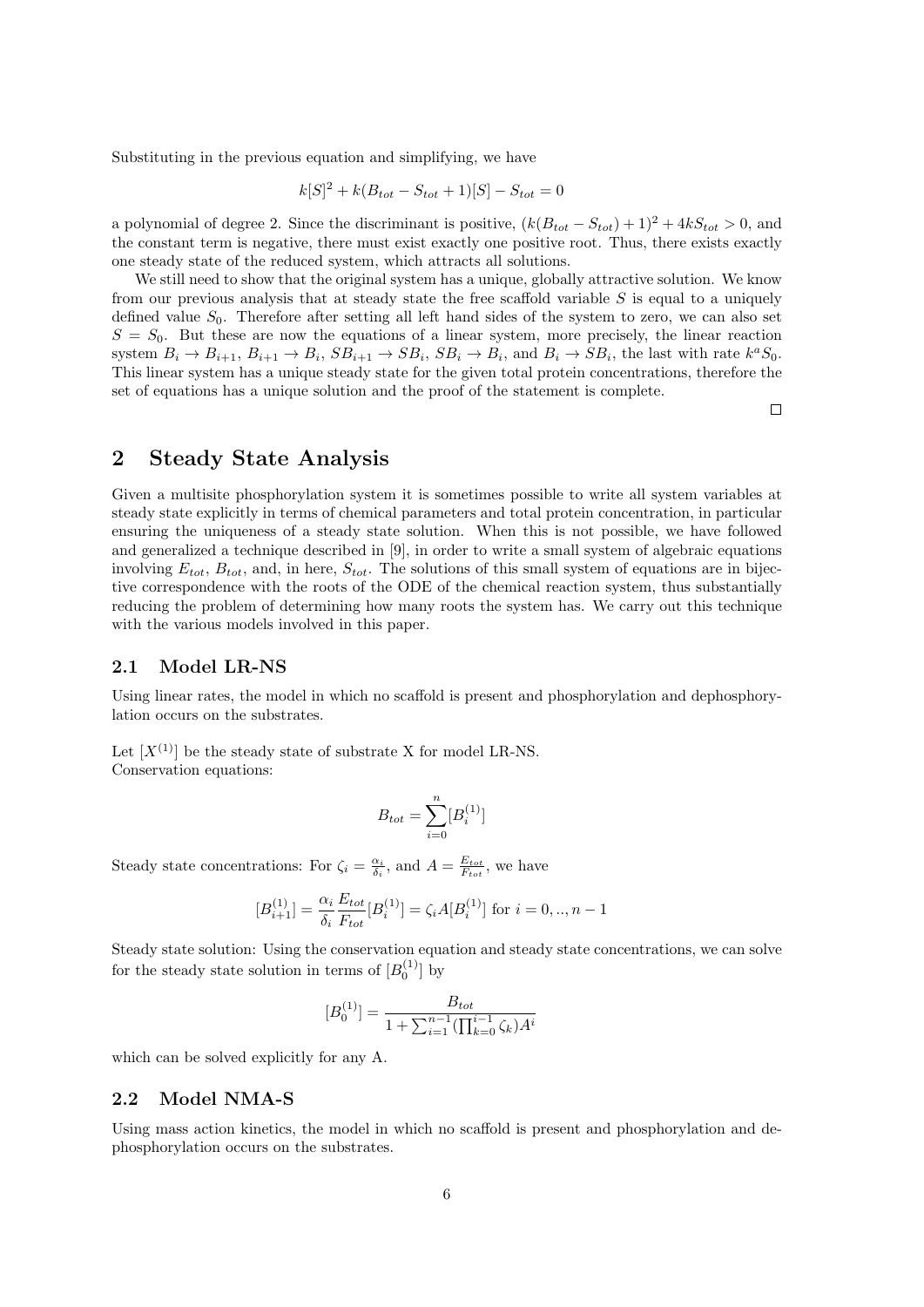Let  $[X^{(2)}]$  be the steady state of substrate X for model NMA-S. Conservation equations:

$$
B_{tot} = \sum_{i=0}^{n} [B_i^{(2)}] + \sum_{i=0}^{n-1} [EB_i^{(2)}] + \sum_{i=1}^{n} [FB_i^{(2)}]
$$
  
\n
$$
E_{tot} = [E^{(2)}] + \sum_{i=0}^{n-1} [EB_i^{(2)}]
$$
  
\n
$$
F_{tot} = [F^{(2)}] + \sum_{i=1}^{n} [FB_i^{(2)}]
$$

For  $i = 0, 1, \ldots, n - 1$ , the Michaelis-Menten constants are defined as follows

$$
k_{M,i}^{E} = \frac{b_i^{E} + c_i}{a_i^{E}}
$$

$$
k_{M,i+1}^{F} = \frac{b_{i+1}^{F} + d_{i+1}}{a_{i+1}^{F}}
$$

Steady state concentrations: For  $i = 0, 1, ..., n - 1$ ,  $\lambda_i = \frac{c_i k_{M,i+1}^F}{d_{i+1} k_{M,i}^E}$ , and  $t = \frac{[E^{(2)}]}{[F^{(2)}]}$  $[F^{(2)}]$ 

$$
[B_{i+1}^{(2)}] = \frac{c_i k_{M,i+1}^F [E^{(2)}]}{d_{i+1} k_{M,i}^E [F^{(2)}]} [B_i^{(2)}] = \lambda_i t [B_i^{(2)}]
$$
  
\n
$$
[EB_i^{(2)}] = \frac{1}{k_{M,i}^E} [E^{(2)}][B_i^{(2)}]
$$
  
\n
$$
[FB_{i+1}^{(2)}] = \frac{1}{k_{M,i}^F} [F^{(2)}][B_{i+1}^{(2)}]
$$

Then for  $i = 1, ..., n$ , we have

$$
[B_i^{(2)}] = \prod_{k=0}^{i-1} \lambda_k t^i [B_0^{(2)}]
$$

Steady state solution: We introduce the polynomials,  $\phi_0^{(2)}(t), \phi_1^{(2)}(t), \phi_2^{(2)}(t)$  defined below

$$
\sum_{i=0}^{n} [B_i^{(2)}] = [B_0^{(2)}](1 + \sum_{i=1}^{n} \left(\prod_{k=0}^{i-1} \lambda_k\right) t^i = [B_0^{(2)}] \phi_0^{(2)}(t)
$$
\n
$$
\sum_{i=0}^{n-1} [EB_i^{(2)}] = [E^{(2)}][B_0^{(2)}](\sum_{i=0}^{n-1} \left(\frac{1}{k_{M,i}^E} \prod_{k=0}^{i-1} \lambda_k\right) t^i = [E^{(2)}][B_0^{(2)}] \phi_1^{(2)}(t)
$$
\n
$$
\sum_{i=1}^{n} [FB_i^{(2)}] = [B_0^{(2)}] \sum_{i=1}^{n} \left(\frac{1}{k_{M,i}^F} \prod_{k=0}^{i-1} \lambda_k\right) t^i = [F^{(2)}][B_0^{(2)}] \phi_2^{(2)}(t)
$$

Using the conservation equations, we have

$$
B_{tot} = [B_0^{(2)}](\phi_0^{(2)}(t) + [E^{(2)}]\phi_1^{(2)}(t) + [F^{(2)}]\phi_2^{(2)}(t))
$$
  
\n
$$
E_{tot} = [E^{(2)}](1 + [B_0^{(2)}]\phi_1^{(2)}(t))
$$
  
\n
$$
F_{tot} = [F^{(2)}](1 + [B_0^{(2)}]\phi_2^{(2)}(t))
$$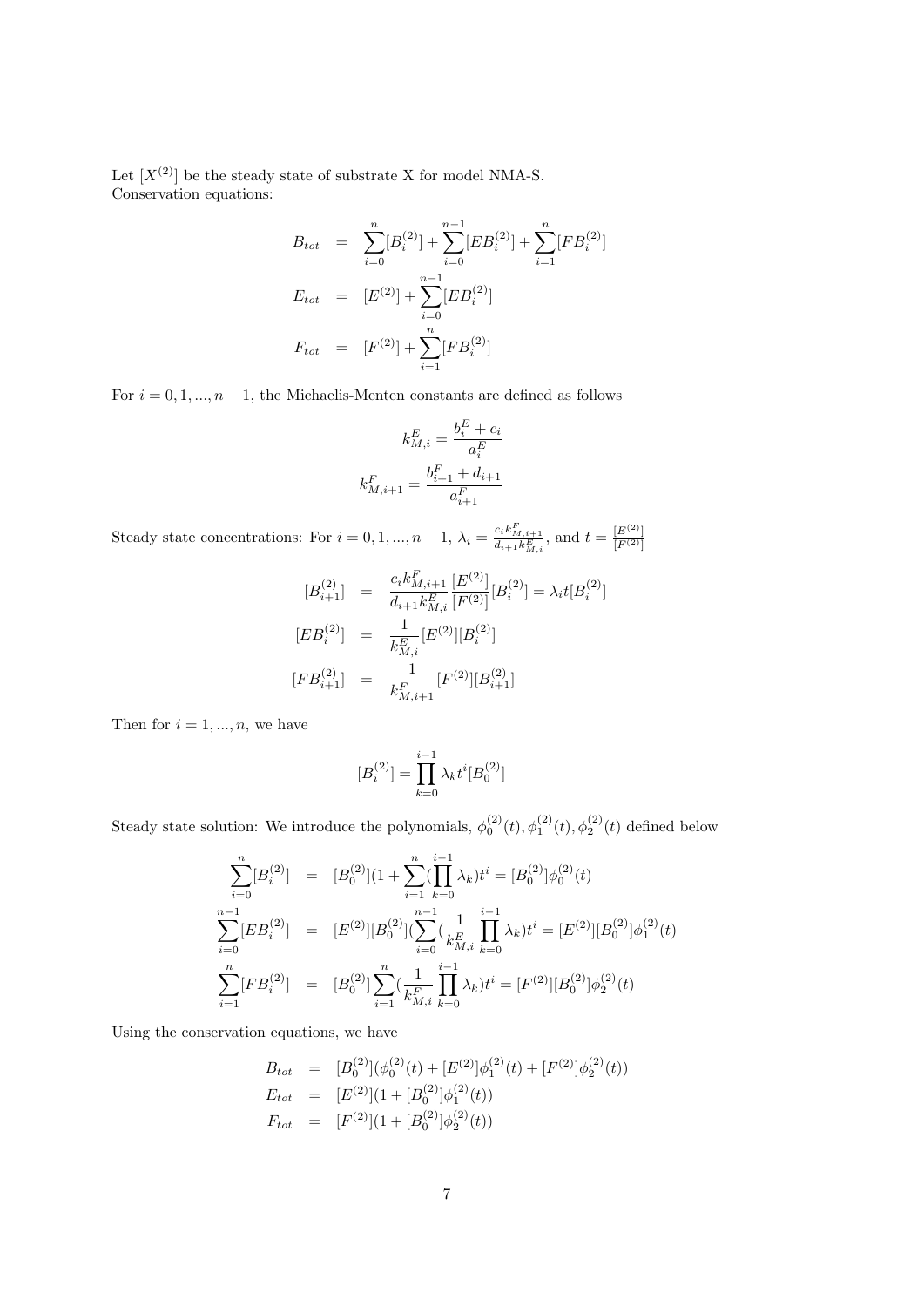Solving for  $[B_0^{(2)}]$ , we define a the steady state equation as a function  $\Phi^{(2)} : \mathbb{R}_+^2 \to \mathbb{R}^2$  by

$$
\Phi_1^{(2)}([E^{(2)}],[F^{(2)}]) = [E^{(2)}] \left(1 + \frac{\phi_1^{(2)}(t)B_{tot}}{\phi_0^{(2)}(t) + [E^{(2)}]\phi_1^{(2)}(t) + [F^{(2)}]\phi_2^{(2)}(t)}\right) - E_{tot}
$$
\n
$$
\Phi_2^{(2)}([E^{(2)}],[F^{(2)}]) = [F^{(2)}] \left(1 + \frac{\phi_2^{(2)}(t)B_{tot}}{\phi_0^{(2)}(t) + [E^{(2)}]\phi_1^{(2)}(t) + [F^{(2)}]\phi_2^{(2)}(t)}\right) - F_{tot}
$$

where the roots of  $\Phi^{(2)}$  are the steady state solutions for NMA-S.

## **2.3 Model LR-S**

Using linear rates, the model in which phosphorylation takes place on and off scaffold and dephosphorylation only occurs off scaffold.

Let  $[X^{(1s)}]$  be the steady state of substrate X for model LR-S. Conservation equations:

$$
B_{tot} = \sum_{i=0}^{n} ([B_i^{(1s)}] + [B_i S^{(1s)}])
$$

$$
S_{tot} = [S^{(1s)}] + \sum_{i=0}^{n} [B_i S^{(1s)}]
$$

Steady state concentrations:

$$
[B_i^{(1s)}] + [B_i S^{(1s)}] = \frac{\alpha_{i-1} E_{tot}}{\delta_i F_{tot}} [B_i S^{(1s)}] = \lambda_{i-1} A [B_i S^{(1s)}] \text{ for } i = 1, ..., n
$$

We need to set  $[B_0S^{(1s)}] = f([S^{(1s)}]) \cdot [B_0^{(1s)}]$ , where  $f : \mathbb{R}_+ \to \mathbb{R}$ . This is done by recursive solving the following equations from the highest index to the lowest. For *i* = 1*, ..., n −* 1, let

$$
\eta_i = \frac{\delta_i}{k_i^d}
$$

$$
\beta_{i+1} = \frac{\delta_{i+1}}{k_i^d}
$$

$$
\kappa_i = \frac{k_n^a}{k_n^d}
$$

We have

$$
[B_n S^{(1s)}] = (\eta_i F_{tot} + \delta_n [S^{(1s)}])[B_n^{(1s)}]
$$
  

$$
\beta_{i+1} F_{tot}[B_{i+1}^{(1s)}] + [B_i S^{(1s)}] = (\eta_i F_{tot}] + \delta_i [S^{(1s)}])[B_i^{(1s)}] \text{ for } i = n-1:-1:1
$$
  

$$
\beta_1 F_{tot}[B_1^{(1s)}] + [B_0 S^{(1s)}] = \beta_0 [B_0^{(1s)}][S^{(1s)}]
$$

using this recursively, we can find the function *f* such that  $[B_0S^{(1s)}] = f([S^{(1s)}]) \cdot [B_0^{(1s)}]$ . Solving for the steady state equation, as in LR-NS, we see that the steady state solution reduces to solving the roots of a polynomial of degree  $n + 2$ .

## **2.4 Model MA-S**

Using mass action kinetics, the model in which phosphorylation takes place on and off scaffold and dephosphorylation only occurs off scaffold.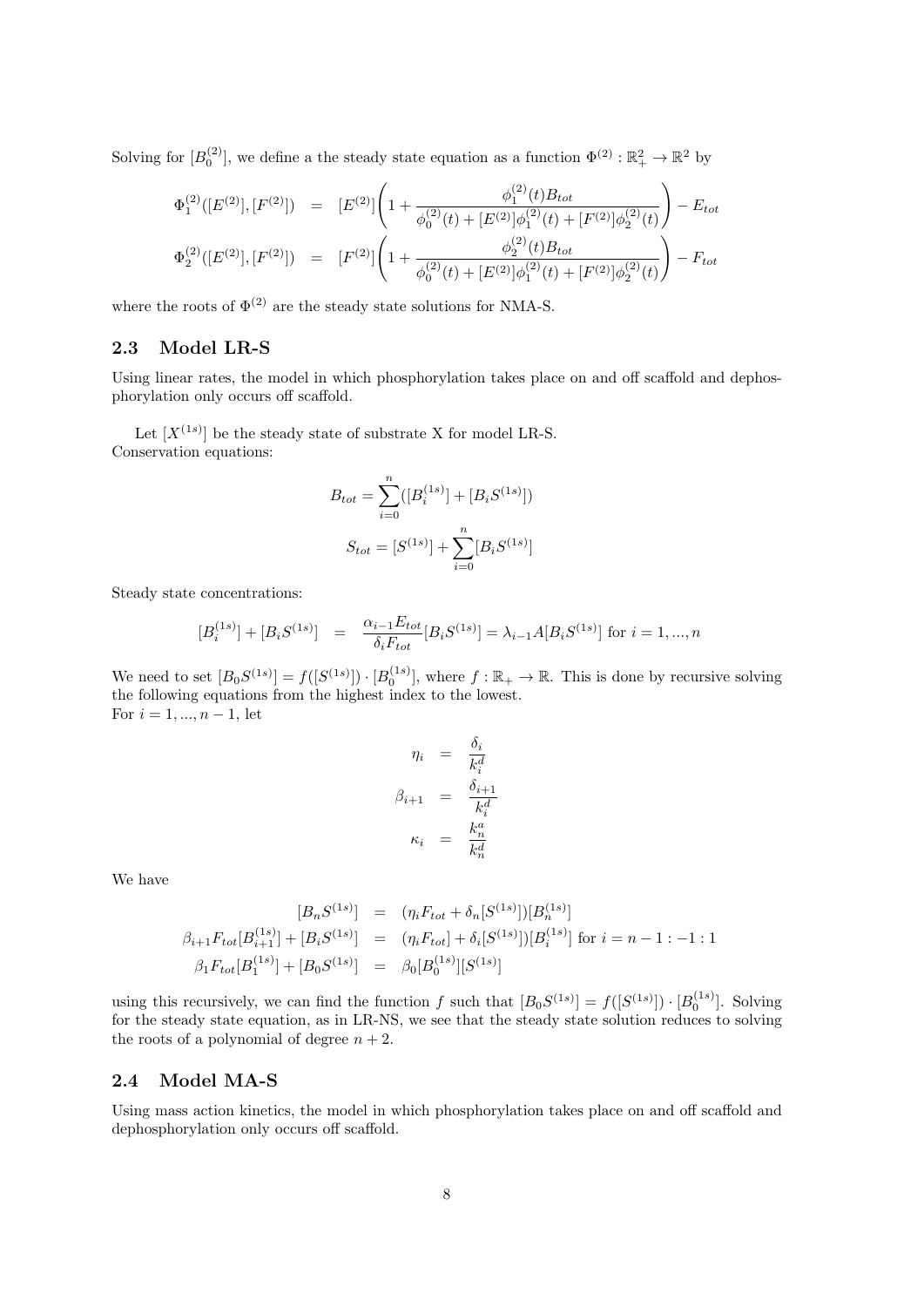Conservation equations:

$$
B_{tot} = \sum_{i=0}^{n} ([B_i^{(2s)}] + [B_i S^{(2s)}]) + \sum_{i=0}^{n-1} [EB_i S^{(2s)}] + \sum_{i=1}^{n} ([FB_i^{(2s)}] + [FB_i S^{(2s)}])
$$
  
\n
$$
S_{tot} = \sum_{i=0}^{n} [B_i S^{(2s)}] + \sum_{i=0}^{n-1} [EB_i S^{(2s)}]
$$
  
\n
$$
E_{tot} = [E^{(2s)}] + \sum_{i=0}^{n-1} [EB_i S^{(2s)}]
$$
  
\n
$$
F_{tot} = [F^{(2s)}] + \sum_{i=1}^{n} ([FB_i^{(2s)}] + [FB_i S^{(2s)}])
$$

Steady state concentrations:

$$
[EB_i S^{(2s)}] = \frac{1}{k_{M,i}^E} [E^{(2s)}][B_i S^{(2s)}] \text{ for } i = 0, ..., n-1
$$
  
\n
$$
[FB_i^{(2s)}] = \frac{1}{k_{M,i}^F} [F^{(2s)}][B_i^{(2s)}] \text{ for } i = 1, ..., n
$$
  
\n
$$
[FB_i S^{(2s)}] = \frac{1}{k_{M,i}^F} [F^{(2s)}][B_i S^{(2s)}] \text{ for } i = 1, ..., n
$$
  
\n
$$
[B_i]^{(2s)} + [B_i S^{(2s)}] = \frac{c_{i-1} k_{M,i}^F} {d_i k_{M,i}^E} \frac{[E^{(2s)}]}{[F^{(2s)}]} [B_i S^{(2s)}] = \lambda_{i-1} t [B_i S^{(2s)}] \text{ for } i = 1, ..., n
$$

We need to set  $[B_0S^{(2s)}] = f([E^{(2s)}],[F^{(2s)}],[S^{(2s)}]) \cdot [B_0^{(2s)}] \cdot [S^{(2s)}],$  where  $f : \mathbb{R}^3_+ \to \mathbb{R}$ . This is done by recursive using the following equations, below, from the highest to the lowest index. For *i* = 1*, ..., n −* 1, let

$$
\eta_i = \frac{d_i}{k_i^d k_{M,i}^F}
$$
\n
$$
\beta_{i+1} = \frac{d_{i+1}}{k_i^d k_{M,i+1}^F}
$$
\n
$$
\kappa_i = \frac{k_n^a}{k_n^d}
$$

Then

$$
[B_n S^{(2s)}] = (\eta_n [F^{(2s)}] + \kappa_n [S^{(2s)}]) [B_n^{(2s)}]
$$
  

$$
\beta_{i+1} [F^{(2s)}] [B_{i+1}^{(2s)}] + [B_i S^{(2s)}] = (\eta_i [F^{(2s)}] + \kappa_i [S^{(2s)}]) [B_i^{(2s)}] \text{ for } i = n - 1 : -1 : 1
$$
  

$$
\beta_1 [F^{(2s)}] [B_1^{(2s)}] + [B_0 S^{(2s)}] = \beta_0 [B_0^{(2s)}] [S^{(2s)}]
$$

Using this recursively, we can find the function *f* such that  $[B_0S^{(2s)}] = f([E^{(2s)}], [F^{(2s)}], [S^{(2s)}])$  $[B_0^{(2s)}] \cdot [S^{(2s)}].$ 

# **3** MA Approaches LR as  $k_M \to \infty$

For simplicity in the proof, we revert to the model in which phosphorylation only takes place on scaffold and dephosphorylation only occurs off scaffold. The addition of dephosphorylation on scaffold components will result in model LR-S and MA-S which is a similar model in terms of the construction of the steady state equation, and determining multistability. We refer to both models as LR-S and MA-S, respectively. It is stated in the main text that as *k<sup>M</sup>* becomes large, intuitively the system NMA-S starts to resemble LR-NS (and similarly, MA-S resembles LR-S). In this section we make that statement more precise, by describing the convergence of one model towards the other in detail.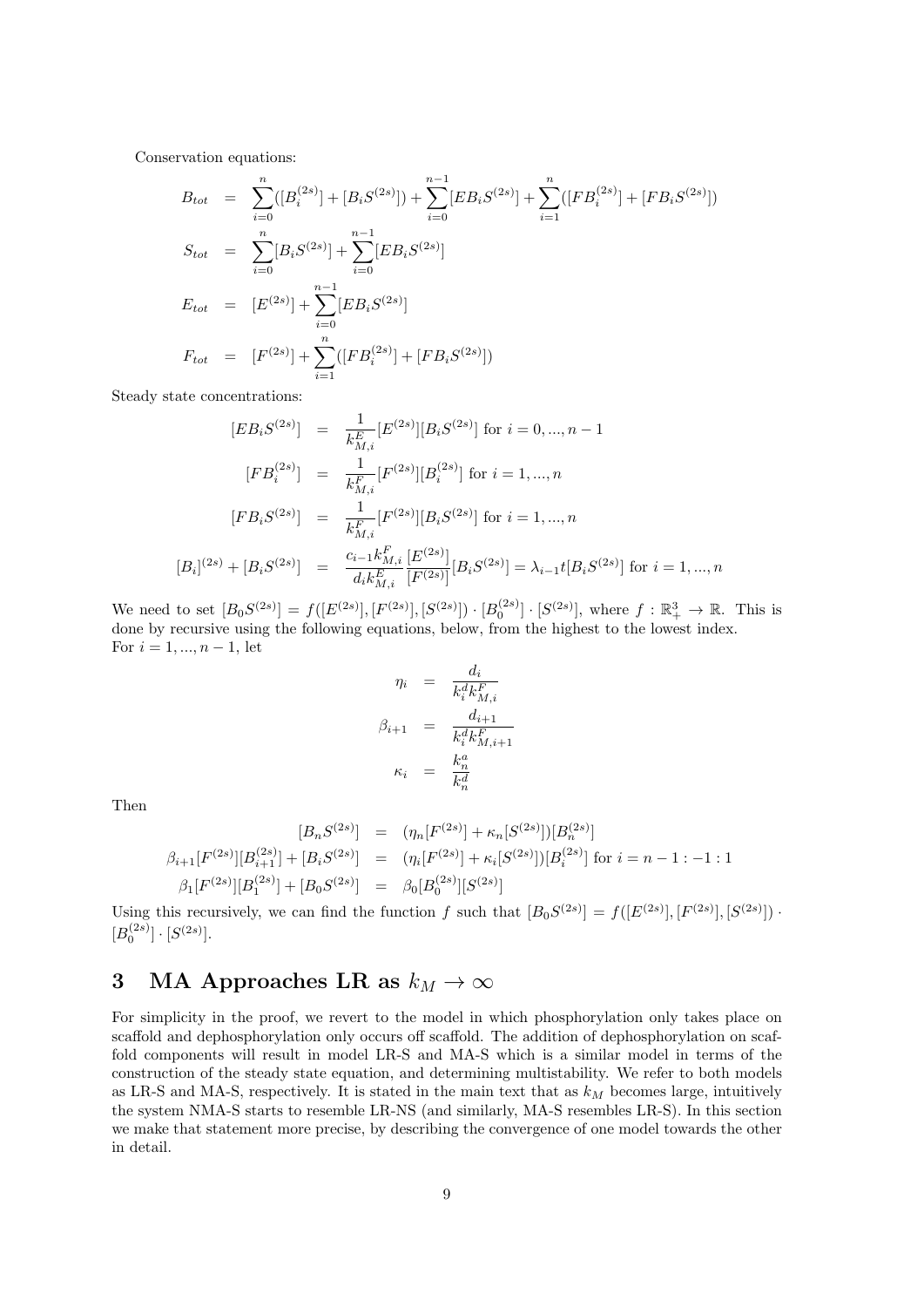## **3.1 Constructing conditions such that LR-NS and NMA-S have equivalent steady states**

For  $i = 0, ..., n - 1$ , let  $\beta_i^E, \beta_{i+1}^F < O(\frac{1}{\epsilon})$  such that

$$
\frac{1}{k_{M,i}^E} = \beta_i^E \epsilon
$$

$$
\frac{1}{k_{M,i+1}^F} = \beta_{i+1}^F \epsilon
$$

Since  $\lambda_i = \bar{\lambda_i}$ ,

$$
\frac{\alpha_i}{\delta_{i+1}} = \frac{c_i k_{M,i+1}^F}{d_{i+1} k_{M,i}^E} = \frac{c_i \beta_i^E}{d_{i+1} \beta_{i+1}^F}
$$

Then given  $\alpha_i, \delta_{i+1}$ , for arbitrary  $d_{i+1}$  or  $c_i$ 

$$
c_i = d_{i+1} \frac{\alpha_i \beta_{i+1}^F}{\delta_{i+1} \beta_i^E}
$$
 or  

$$
d_{i+1} = c_i \frac{\delta_{i+1} \beta_i^E}{\alpha_i \beta_{i+1}^F}
$$

Then for

$$
\frac{1}{k_{M,i}^E}=\frac{a_i^E}{b_i^E+c_i}=\beta_i^E\epsilon
$$

$$
\frac{1}{k_{M,i+1}^F}=\frac{a_{i+1}^F}{b_{i+1}^F+d_{i+1}}=\beta_{i+1}^F\epsilon
$$

For arbitrary  $b_i^E$  or  $a_i^E$ , we have

$$
a_i^E = \beta_i^E \epsilon (b_i^E + c_i) \text{ or}
$$
  
\n
$$
b_i^E = \frac{a_i^E}{\beta_i^E \epsilon} - c_i \quadgt; 0 \text{ provided } \epsilon \text{ is small enough}
$$

Similarly for  $b_{i+1}^F$  or  $a_{i+1}^F$ ,

$$
a_{i+1}^F = \beta_{i+1}^F \epsilon(b_{i+1}^F + d_{i+1})
$$
 or  

$$
b_{i+1}^F = \frac{a_{i+1}^F}{\beta_{i+1}^F \epsilon} - d_{i+1} \geq 0
$$
 provided  $\epsilon$  is small enough)

We define  $k_M$  as

$$
k_M = \min_{i=0,...,n-1}\{k_{M,i}^E, k_{M,i+1}^F\}
$$

**Lemma 3.1.** *If*  $k_M \gg 1$  *then*  $[E^{(2)}] \approx E_{tot}$  *and*  $[F^{(2)}] \approx F_{tot}$ *. Proof.* Let  $\frac{1}{k_M} = O(\epsilon)$ .

For  $i = 0, \ldots, n-1$ , using the conservation and steady states equations, we have

$$
\frac{E_{tot} - [E^{(2)}]}{E_{tot}} = \frac{\sum_{i=0}^{n-1} [EB_i^{(2)}]}{E_{tot}} = \frac{[E^{(2)}]}{E_{tot}} \sum_{i=0}^{n-1} \frac{1}{k_{M,i}^E} [B_i^{(2)}] \le n B_{tot} \frac{1}{k_M} = O(\epsilon)
$$
\n
$$
\frac{F_{tot} - [F^{(2)}]}{F_{tot}} = \frac{\sum_{i=1}^{n} [FB_i^{(2)}]}{F_{tot}} = \frac{[F^{(2)}]}{F_{tot}} \sum_{i=1}^{n} \frac{1}{k_{M,i}^F} [B_i^{(2)}] \le n B_{tot} \frac{1}{k_M} = O(\epsilon)
$$

Then  $[E^{(2)}] \to E_{tot}$  and  $[F^{(2)}] \to F_{tot}$  as  $\epsilon \to 0$ .

 $\Box$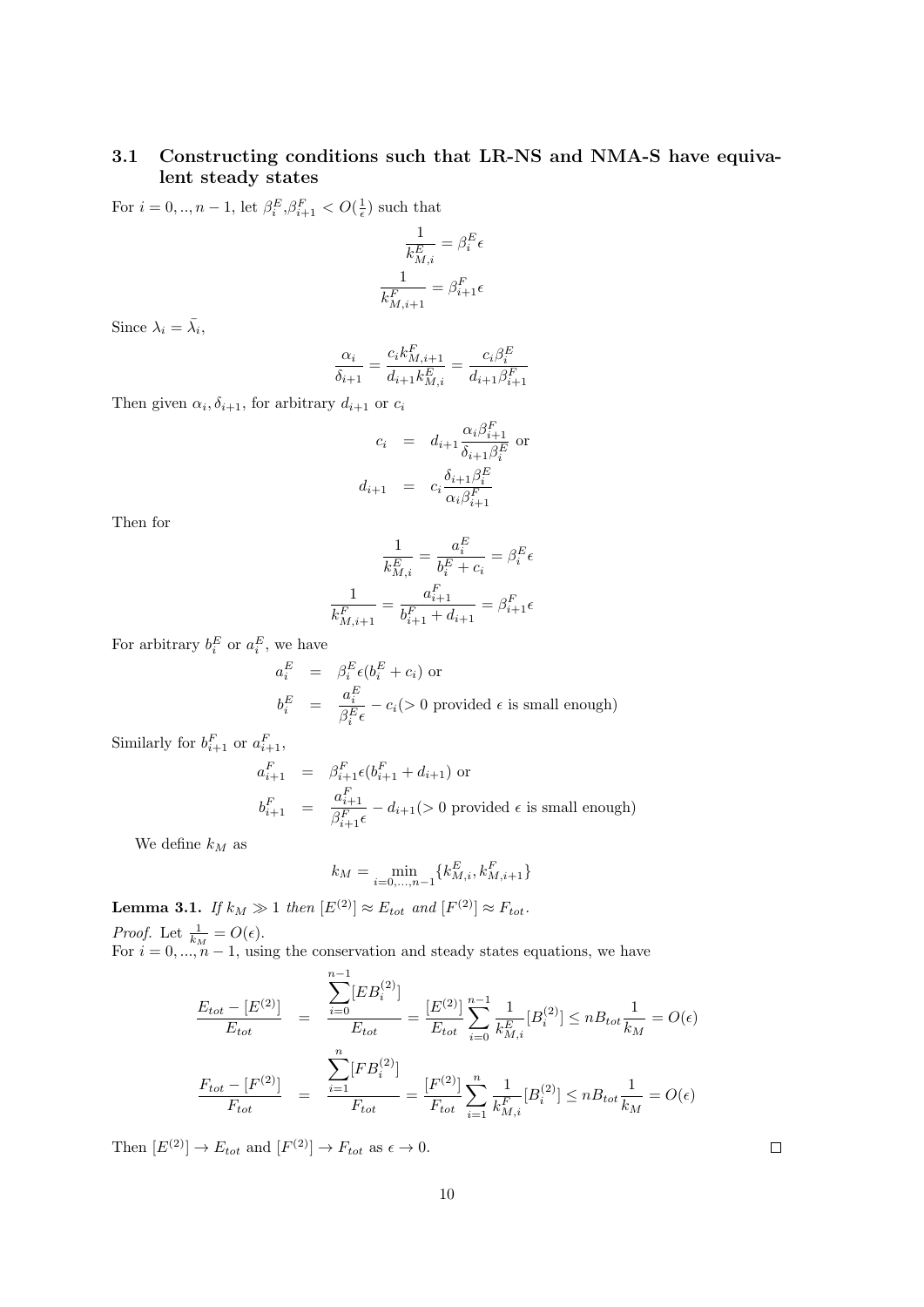**Theorem 3.2.** If  $\frac{1}{k_M} \ll 1$ , then we can construct parameters such that  $[B_i^{(2)}] \approx [B_i^{(1)}]$  for all  $i = 0, 1, ..., n$ .

*Proof.* Let  $\frac{1}{k_M} = O(\epsilon)$ .

Using the conservation equation of substrate at steady state, we have

$$
B_{tot} = \sum_{i=0}^{n} [B_i^{(2)}] + \sum_{i=0}^{n-1} \frac{1}{k_{M,i}^E} [E^{(2)}][B_i^{(2)}] + \sum_{i=1}^{n} \frac{1}{k_{M,i}^F} [F^{(2)}][B_i^{(2)}]
$$
  

$$
= \sum_{i=0}^{n} [B_i^{(2)}] + \frac{1}{k_M} \left( \sum_{i=0}^{n-1} [E^{(2)}][B_i^{(2)}] + \sum_{i=1}^{n} [F^{(2)}][B_i^{(2)}] \right)
$$
  

$$
= [B_0^{(2)}] \left( 1 + \sum_{i=1}^{n-1} \left( \prod_{k=0}^{i-1} \lambda_k \right) t^i + O(\epsilon) \right)
$$

If  $B_{tot}$  is the same for both models and

$$
\lambda_i = \zeta_i \text{ for } i = 0, 1, ..., n
$$

and solving for the steady states of NMA-S,

$$
[B_0^{(2)}] = \frac{B_{tot}}{1 + \sum_{i=1}^n \left(\prod_{k=0}^{i-1} \lambda_k\right) t^i + O(\epsilon)}
$$

then

$$
|[B_0^{(2)}] - [B_0^{(1)}]| = \frac{B_{tot}}{M} \left| \sum_{i=1}^n \prod_{k=0}^{i-1} \lambda_k (u^i - A^i) \right| = \frac{B_{tot}}{M} \max_{i=1,\dots,n} \left\{ \prod_{k=0}^{i-1} \lambda_k \right\} \sum_{i=0}^n (t^i - A^i) \to 0
$$

where  $M = (1 + \sum_{i=1}^{n-1} (\prod_{k=0}^{i-1} \lambda_k) u^i + O(\epsilon)) (1 + \sum_{i=1}^{n-1} (\prod_{k=0}^{i-1} \lambda_k A^i)$  and by Lemma 6.1. Thus for any  $i = 1, ..., n$ 

$$
|[B_i^{(2)}] - [B_i^{(1)}]| = \prod_{k=0}^{i-1} \lambda_k |u^i[B_0^{(2)}] - A^i[B_0^{(1)}]| \to 0
$$

since  $u \to A$  and  $[B_0^{(2)}] \to [B_0^{(1)}]$  as  $\epsilon \to 0$ .

**Theorem 3.3.** *If*  $E_{tot}$ ,  $F_{tot} \gg B_{tot}$  *then*  $[E^{(2)}] \approx E_{tot}$  *and*  $[F^{(2)}] \approx F_{tot}$ *.* 

*Proof.*

$$
\frac{E_{tot} - [E^{(2)}]}{E_{tot}} = \frac{\sum_{i=0}^{n-1} [EB_i^{(2)}]}{E_{tot}} \le \frac{B_{tot}}{E_{tot}} = O(\epsilon)
$$
\n
$$
\frac{F_{tot} - [F^{(2)}]}{F_{tot}} = \frac{\sum_{i=0}^{n-1} [FB_i^{(2)}]}{F_{tot}} \le \frac{B_{tot}}{F_{tot}} = O(\epsilon)
$$

**Remark 3.4.** *Note that if*  $E_t$ ,  $F_t \gg B_{tot}$ *, it does not necessarily imply that*  $[B_{(i)}^{(2)}]$  $\binom{(2)}{(i)} \approx [B_{(i)}^{(1)}]$  $\binom{1}{i}$  for all *i*, *though both models will exhibit monostability [5]*.

 $\Box$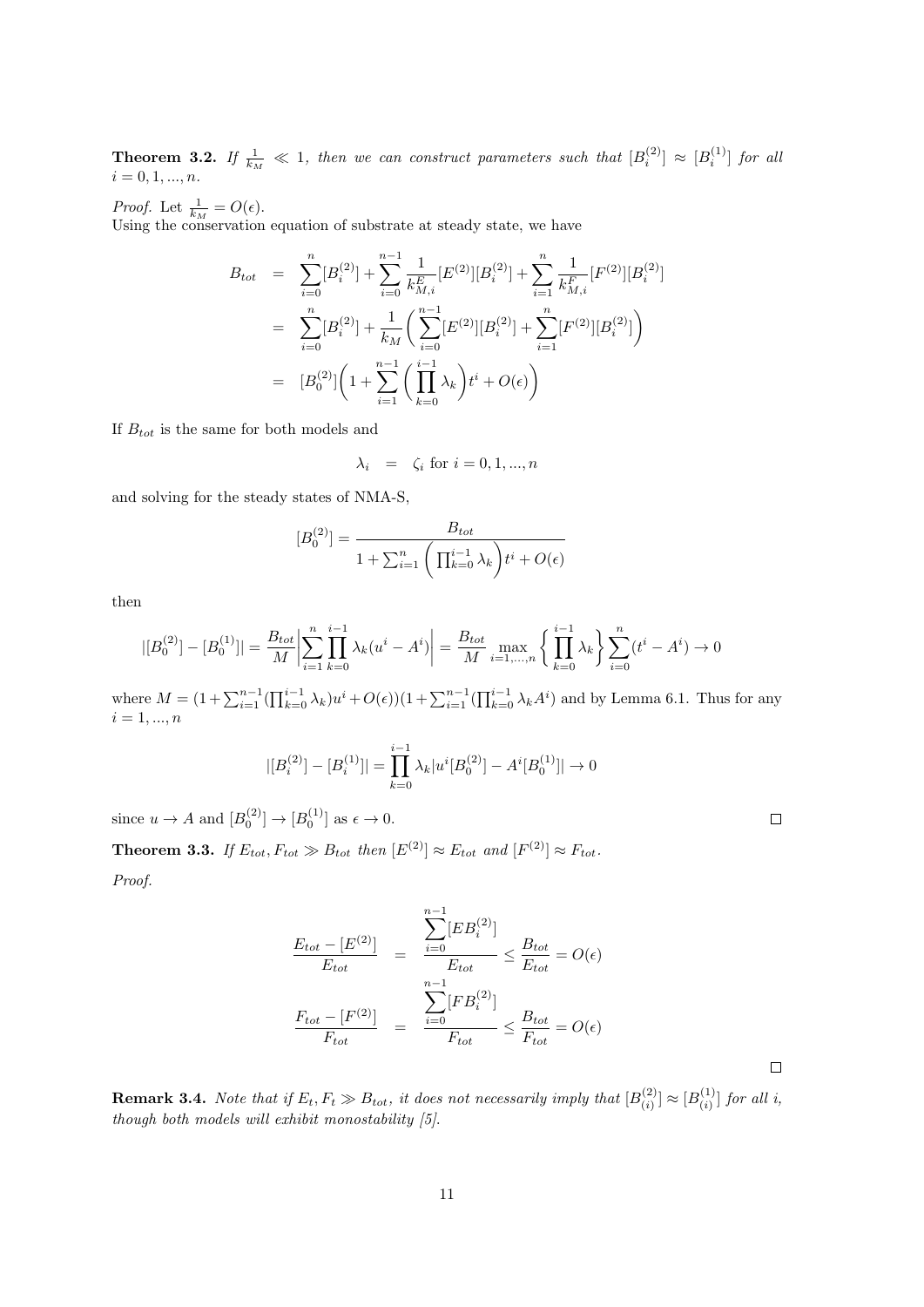Suppose  $[B_i] = [B_i^{(1)}] = [B_i^{(2)}]$  for all  $i = 0, ..., n$ . Let  $\frac{1}{k_{M,i}^E}$ ,  $\frac{1}{k_{M,i+1}^F}$  = 1 for all  $i = 0, 1, ..., n-1$ . Then for LR-NS, the conservation equation is

$$
B_{tot} = \sum_{i=0}^{n} [B_i]
$$

At steady state, the conservation equation for model NMA-S is

$$
B_{tot} = \sum_{i=0}^{n} [B_i] + \sum_{i=0}^{n-1} [EB_i^{(2)}] + \sum_{i=1}^{n} [FB_i^{(2)}]
$$
  
\n
$$
= \sum_{i=0}^{n} [B_i] + \sum_{i=0}^{n-1} \frac{1}{k_{M,i}^E} [E^{(2)}][B_i] + \sum_{i=1}^{n} \frac{1}{k_{M,i}^F} [F][B_i]
$$
  
\n
$$
= (1 + [E^{(2)}])[B_0] + (1 + [E^{(2)}] + [F^{(2)}]) \sum_{i=0}^{n-1} [B_i] + (1 + [F^{(2)}])[B_n]
$$

Subtracting the two equations, we have

$$
0 = [E^{(2)}][B_0] + ([E^{(2)}] + [F^{(2)}]) \sum_{i=0}^{n-1} [B_i] + [F^{(2)}][B_n]
$$

Since  $B_{tot} \neq 0$ , there exists at least one  $i \in [0,1,...,n$  such that  $[B_i] \neq 0$ . Suppose  $[B_0] \neq 0$  then  $[E^{(2)}] = 0$  but  $[E^{(2)}] \approx E_{tot}$  from Theorem 6.3. Similarly for  $[B_n] \neq 0$  then  $[F^{(2)}] = 0$  and  $[B_i] \neq 0$ for  $i \in \{1, ..., n-1\}$  then  $[E^{(2)}] = [F^{(2)}] = 0$ .

# **3.2 Constructing conditions such that LR-S and MA-S have equivalent steady states**

For  $i = 0, ..., n - 1$ , let  $\beta_i^E, \beta_{i+1}^F < O(\frac{1}{\epsilon})$  then

$$
c_i = \frac{\alpha_i}{\beta_i^E \epsilon}
$$

$$
d_{i+1} = \frac{\delta_{i+1}}{\beta_{i+1}^F \epsilon}
$$

Then for arbitrary  $b_i^E$  or  $a_i^E$ 

$$
a_i^E = \beta_i^E \epsilon (b_i^E + c_i) = \beta_i^E \epsilon (b_i^E + \frac{\alpha_i}{\beta_i^E \epsilon}) = \epsilon \beta_i^E b_i^E + \alpha_i \text{ or}
$$
  

$$
b_i^E = \frac{a_i^E - \alpha_i}{\beta_i^E \epsilon} \text{ provided } a_i^E > \alpha_i.
$$

Similarly for arbitrary  $b_{i+1}^F$  or  $a_{i+1}^F$ ,

$$
a_{i+1}^F = \beta_{i+1}^F \epsilon(b_{i+1}^F + d_{i+1}) = \beta_{i+1}^F \epsilon(b_{i+1}^F + \frac{\delta_{i+1}}{\beta_{i+1}^F \epsilon}) = \epsilon \beta_{i+1}^F b_{i+1}^F + \delta_{i+1}
$$
 or  

$$
b_{i+1}^F = \frac{a_{i+1}^F - \delta_{i+1}}{\beta_{i+1}^F \epsilon}
$$
 provided  $a_{i+1}^F > \delta_{i+1}$ .

**Lemma 3.5.** *If*  $\frac{1}{k_M} \ll 1$  *then*  $[E^{(2s)}] \approx E_{tot}$  *and*  $[F^{(2s)}] \approx F_{tot}$ *.*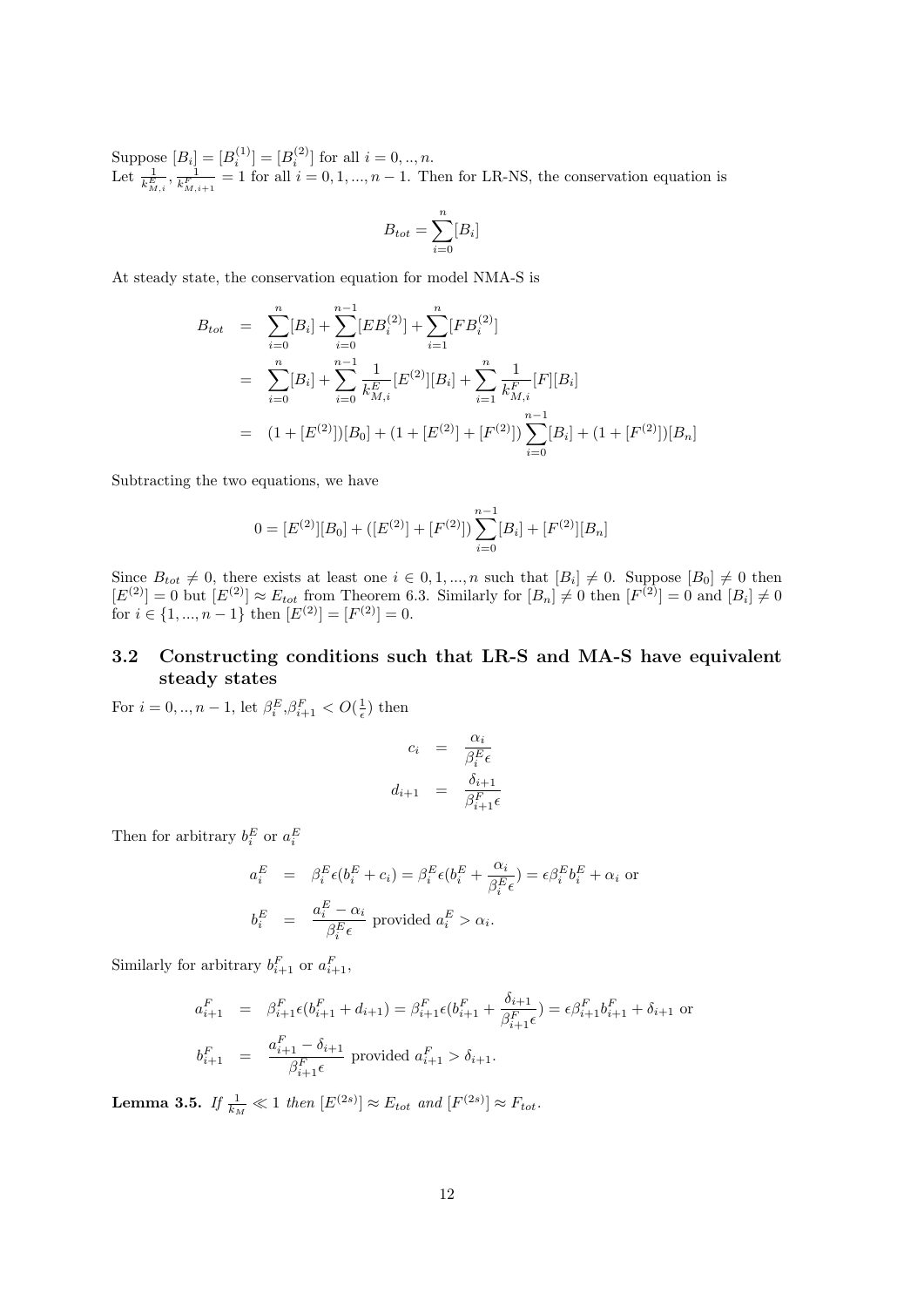*Proof.* Let  $\frac{1}{k_M} = O(\epsilon)$ .

For  $i = 0, \ldots, n-1$ , using the conservation and steady states equations, we have

$$
\frac{E_{tot} - [E^{(2s)}]}{E_{tot}} = \frac{\sum_{i=0}^{n-1} [EB_i S^{(2s)}]}{E_{tot}} = \frac{[E^{(2s)}]}{E_{tot}} \sum_{i=0}^{n-1} \frac{1}{k_M^E} [B_i^{(2s)}] \le nB_{tot} \frac{1}{k_M} = O(\epsilon)
$$
\n
$$
\frac{F_{tot} - [F^{(2s)}]}{F_{tot}} = \frac{\sum_{i=1}^{n} [FB_i^{(2s)}]}{F_{tot}} = \frac{[F^{(2s)}]}{F_{tot}} \sum_{i=1}^{n} \frac{1}{k_M^E} [B_i^{(2s)}] \le nB_{tot} \frac{1}{k_M} = O(\epsilon)
$$

Then  $[E^{(2s)}] \to E_{tot}$  and  $[F^{(2s)}] \to F_{tot}$  as  $\epsilon \to 0$ .

**Theorem 3.6.** If  $\frac{1}{k_M} \ll 1$ , then we can construct parameters such that  $[B_i^{(2s)}] \approx [B_i^{(1s)}]$  and  $[B_i S^{(2s)}] \approx [B_i S^{(1s)}].$ 

 $\Box$ 

*Proof.* By Lemma 6.5,  $[E^{(2s)}] \rightarrow E_{tot}$  and  $[F^{(2s)}] \rightarrow F_{tot}$ . For *i* = 0*,* 1*, ..., n −* 1, let

$$
c_i = \alpha_i k_{M,i}^E
$$
  

$$
d_{i+1} = \delta_{i+1} k_{M,i+1}^F
$$

Using the steady state equations and letting  $A = \frac{E_{tot}}{F_{tot}}$  we have

$$
[B_i^{(2s)}] = \lambda_i \frac{[E^{(2s)}]}{[F^{(2s)}]} [B_{i-1}S^{(2s)}] \rightarrow \lambda_i A [B_{i-1}S^{(2s)}] \text{ for } i = 1, ..., n
$$
  
\n
$$
[B_0S^{(2s)}] = \frac{k_0^a}{\alpha_0 [E^{(2s)}] + k_0^d} [B_0^{(2s)}][S^{(2s)}] \rightarrow \frac{k_0^a}{\alpha_0 E_{tot} + k_0^d} [B_0^{(2s)}][S^{(2s)}]
$$
  
\n
$$
[B_i S^{(2s)}] = \frac{k_i^a}{\alpha_i [E^{(2s)}] + k_i^d} [B_i^{(2s)}][S^{(2s)}] + \frac{\alpha_{i-1} [E^{(2s)}]}{\alpha_i [E^{(2s)}] + k_i^d} [B_{i-1} S^{(2s)}]
$$
  
\n
$$
\rightarrow \frac{k_i^a}{\alpha_i E_{tot} + k_i^d} [B_i^{(2s)}][S^{(2s)}] + \frac{\alpha_{i-1} E_{tot}}{\alpha_i E_{tot} + k_i^d} [B_{i-1} S^{(2s)}] \text{ for } i = 1, ..., n-1
$$
  
\n
$$
[B_n S^{(2s)}] = \frac{k_n^a}{k_n^d} [B_n^{(2s)}][S^{(2s)}] + \frac{\alpha_n [E^{(2s)}]}{k_n^d} [B_{n-1} S^{(2s)}] \rightarrow \frac{k_n^a}{k_n^d} [B_n^{(2s)}][S^{(2s)}] + \frac{\alpha_n E_{tot}}{k_n^d} [B_{n-1} S^{(2s)}]
$$
  
\n
$$
[EB_i S^{(2s)}] \rightarrow 0 \text{ for } i = 0, ..., n-1
$$
  
\n
$$
[FB_i^{(2s)}] \rightarrow 0 \text{ for } i = 1, ..., n
$$

Thus, the construction of the steady state equation to solve for  $[S^{(2s)}]$  will reduce to the same polynomial as in LR-S.  $\Box$